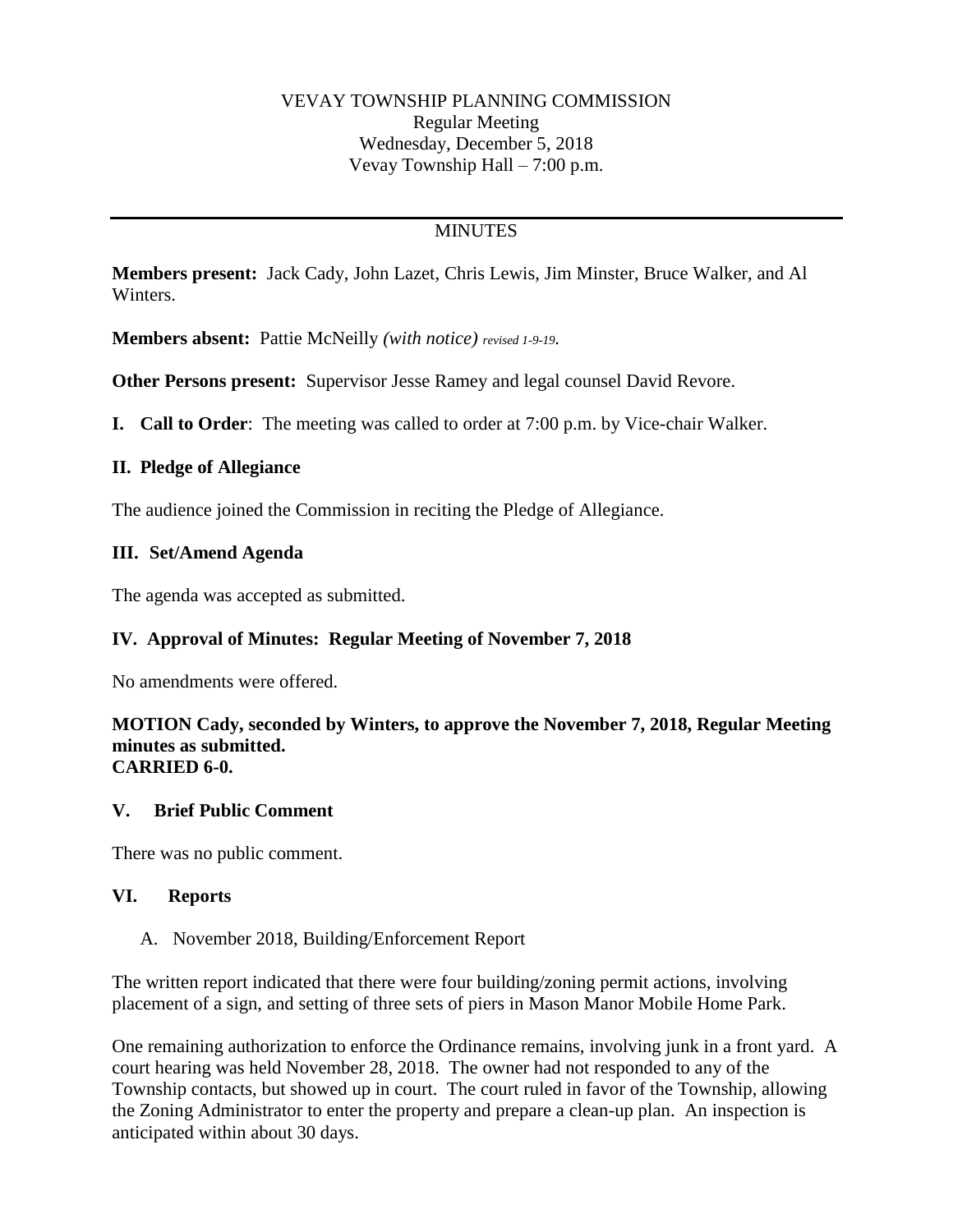## **VII. Pending Business**

A. Review SLU Permit application to Revise SLU permit #72 by Michigan Trapshooting Association @ 1534 W. Service Road, Mason (set public hearing)

Commissioners had received an application for revisions to the special conditions/requirements added by the Township Board to the SLU permit in 1990 and 1994.

J. B. Lewis, President of the MTA – the SLU permit dates back to 1990, and the MTA had been using the facility for several decades prior to the permit being issued. This facility is the third largest trapshooting facility in the world, with 43 traps. Other facilities in the state include: Dundee, with 3 traps; east Jackson, with 4; Manchester, with 1; Walker, with 4; Seaway (Muskegon), with 2; Fruitport, with 4; Kingsley, with 4; Reed City, with 2; and Niles, with 4. The two larger facilities are in Linn Creek, MO (60 traps), and a state park in Sparta, IL, with 120 traps. The club also has 200 camp sites for mobile trailers. Mr. Lewis states that it has become "very cramped" during events, with participants using the Waterloo State Recreation Area for overflow camping. They have a hall that can be rented by members or non-profits; there were no rentals in 2018, and 4 days rental in 2017 (United Association of Plumbers and Pipefitters). Supervisor Ramey – the MTA is planning on selling parcel #33-10-10-20-400-001 in the NE corner.

Mr. Lewis – MTA hosted a total of 24 shooting days in 2018, including hosting the U.S.A. High School Clay Target national championship, with over 1,000 shooters participating that week-end. Other shooting events average 400-450 shooters. The MTA has also hosted the state championship event, with an estimated 350 shooters in 2017, 590 in 2018, and an anticipated 750 shooters in 2019 (July 10-13). In 2019, the MTA anticipates being able to schedule 30 event shooting days. There are 4 lighted traps, which are most commonly used at the end of an event when a shoot-off is required to break a tie and determine a winner. The population of shooters has changed dramatically with the closure of the auto manufacturing plants. As a  $501(c)(3)$ , they maintain financial standing by having shoots. Mason, Holt, and Leslie high school teams have asked for permission to use the facility to practice, with each team potentially having 20-30 members.

Mr. Lewis – lead is reclaimed when economically feasible (roughly ten tons), which currently takes about 6 years to accumulate. Profits are split between the harvester and the MTA. The practice is to sample one cubic foot of soil  $(6" \times 1'$  by 2') and if sufficient lead is found, to harvest a strip about 35 yards wide, from 75-105 yards out from the shooting stations. This should recover about 85% of the expended shot. It was noted that water testing had been performed during the 1990s, after decades of shooting, and no lead was found either in the creek or in the groundwater. Commissioners clearly expressed their concerns that any contamination of surface or ground water be the fiscal responsibility of the MTA and not the Township.

Special Condition Requested changes:

#1 – Lagoon Sanitary Waste System – the system is permitted and inspected every year; a copy of the permit should be on file with the Township. MTA is requesting no changes.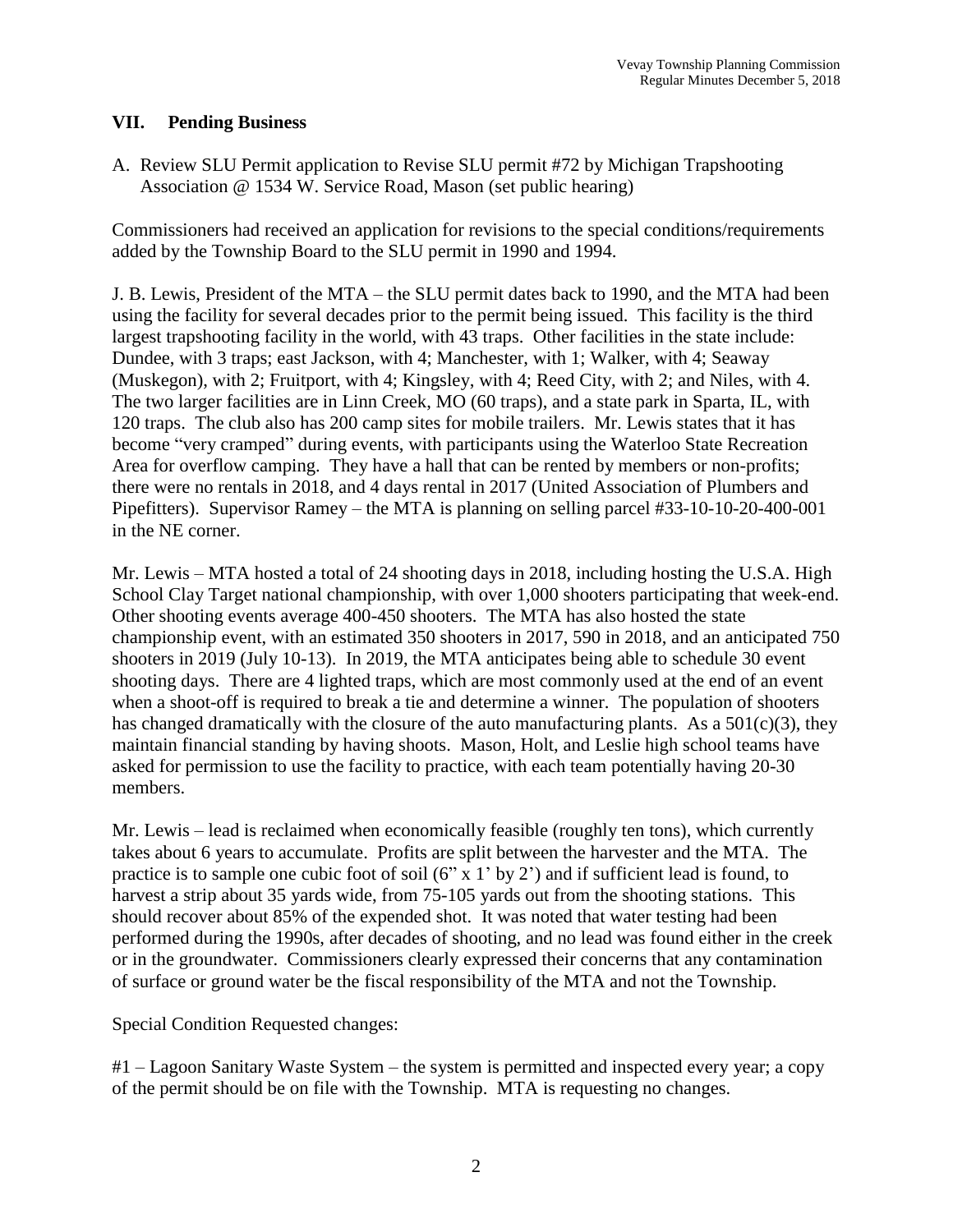#2 – Shooting days per month – the MTA is requesting the following number of event shooting days: May – 12 days; June – 12 days; July – 12 days; August – 4 days; September – 6 days; and October – 2 days. While these add to 48 days with only an anticipated 30 actual days in 2019, the MTA believes these numbers should be good for several years.

#3 – Practice days twice weekly – three area high schools have contacted the MTA about teams using their facility from March through October: Holt Public Schools, Mason Public Schools, and Leslie Public Schools. Practice time would be approximately 2 hours per day. Availability of MTA personnel to man the stations would be the limiting factor on the number of days. The actual days of the week and the hours have not been decided.

#4 – Four lighted traps – as these are only used for events and for tie-breakers at the end of the day, and as some events are getting larger, they are asking to extend the time limit from being able to start after 10 pm to turning off lights by 10:30 pm.

#5 – Dust control – the MTA has paved portions of the road, and applies chloride as needed to the rest of the road surfaces. No changes requested.

#6 – Amplification limits – the prohibition on amplified sound prior to 8:45 a.m. is requested to be changed to 8:30 a.m. unless there are more than 1,000 shooters participating. It was noted that there is no limit on when shooting can start, only on amplified announcements and the playing of the National Anthem.

#7 – Lead reclamation – as opposed to every three years, they are requesting whenever it is economically feasible. Harvesters will not participate unless a certain thresh hold of material is met. The application proposes to submit to the Township lead deposition test results (of one cubic foot of soil) every three years, or possibly more frequently if shooting picks up, as is anticipated.

#8 – Environmental contamination by lead – they are proposing a condition that if their operation is deemed to have resulted in contamination that needs to be remediated, the MTA is responsible "…to rectify this problem in a timely manner."

### **MOTION Lewis, seconded by Cady, to set a public hearing on the requested changes to SLU permit #72, Michigan Trapshooting Association, during the regular Commission meeting at 6:30 p.m. on January 9, 2019. CARRIED 6-0.**

B. Site Plan Review Request for a Small Solar Array from Don & Margaret Brown @ 504 Diamond Road, Mason

The Commission reviewed the various Ordinance requirements as reflected in the submitted documents, and several questions were asked of both the Browns and Mr. Alex Neeley of Solar King, LLC, who will be installing the panels and wiring.

1. SSES Authorization, Review and Approval Procedures:

a. An SSES is an authorized accessory use in all districts. SSES mounted on the ground by way of posts or other support structure mounted on or in the ground shall be subject to Planning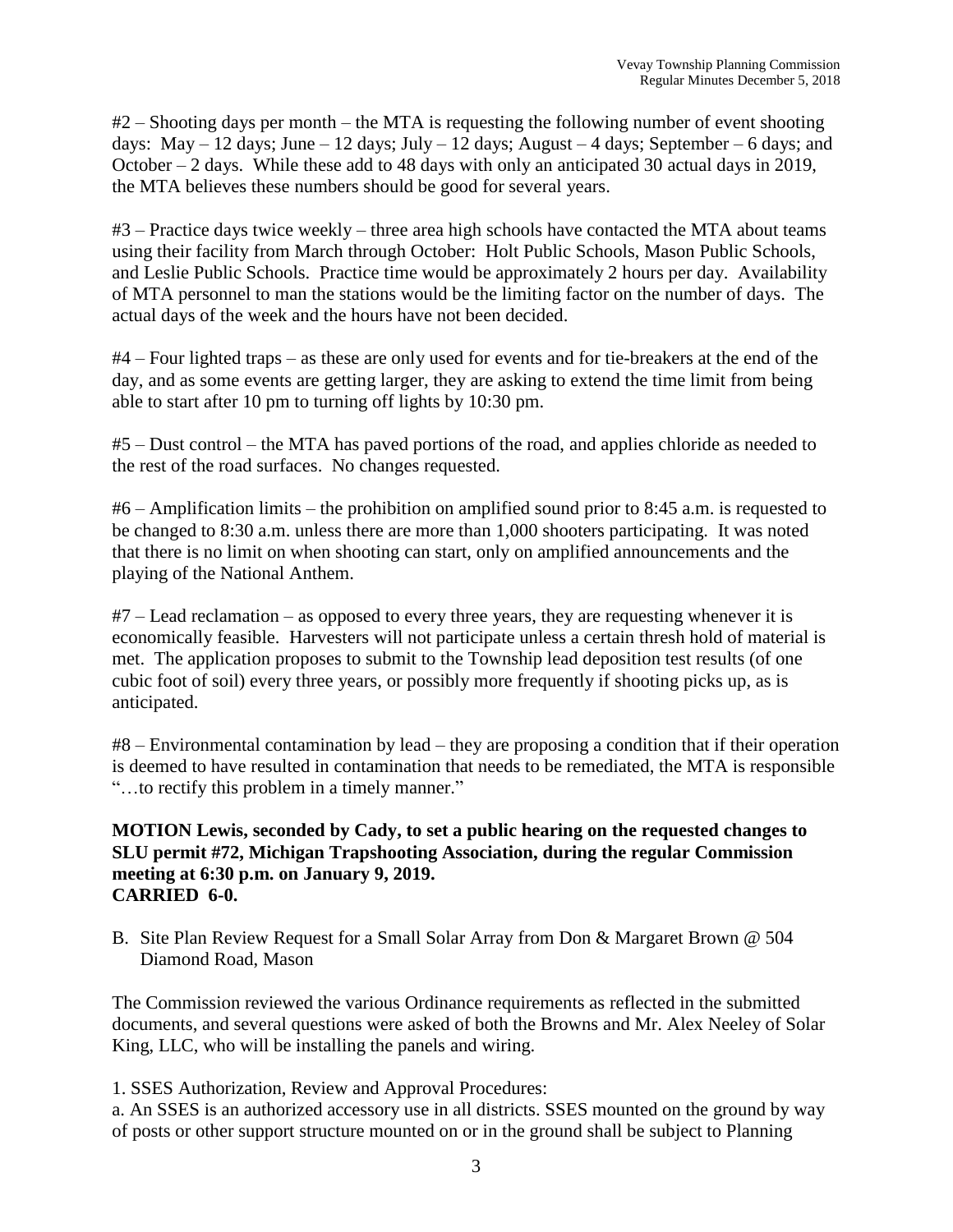Commission approval, upon the receipt of a complete application and the Planning Commission finds that the application complies with the standards of this subsection (A). – Conditions met.

b. An application for a SSES need not include a site plan prepared according to Chapter 14, but the application shall include a scaled property line survey showing north arrow; property dimensions, bearings, lot area, legal description, and parcel or lot number; the location and footprint of existing driveways, buildings and structures and distances of buildings and structures from lot lines; existing public and private right-of-ways and easements; existing location of septic drain field and potable water well and other existing and proposed utility locations; and structures on adjacent properties within 100 feet of a shared lot line. The Zoning Administrator may require a property line survey prepared by a Michigan-licensed surveyor, and the delineation of existing structures on the property as part of such survey, in the case where a more detailed or official delineation of property lines and structures is necessary to ensure compliance with this Section. – Conditions met. The Browns added the location of the septic drain field and the existing utility line to the Township copy of their application.

### 2. SSES General Provisions

a. Mechanical equipment, excluding solar panels, shall be screened from view from public streets and any property within a designated Agricultural or Residential District, by a masonry wall, evergreen vegetation or other screening measure of a similar effectiveness and structural integrity. – Conditions met. The equipment is now mounted with the panels and covered with a wire mesh enclosure to protect both wildlife and children.

b. Solar energy system equipment, excluding solar collection panels, are prohibited in a front yard and may be installed in a required side and rear yard setback but shall not be located within ten (10) feet of a lot line. – Conditions met.

c. Solar collection panels shall be placed such that concentrated solar radiation or solar glare shall not be directed onto nearby properties and public roads. The applicant shall submit documentation to verify compliance with this section. When deemed necessary, the Zoning Administrator may require a report from a registered civil engineer or other professional deemed qualified by the Zoning Administrator, attesting to the glare and radiation impact on nearby properties and public roads. – Conditions met.

d. Solar collection panels shall not cause the district's maximum lot coverage standards to be exceeded. Where solar collection panels are to result in an increase of 8,000 square feet or more of impervious surface, the application shall include a drainage plan prepared by a registered civil engineer showing how storm water runoff will be managed so as not to encourage erosion or additional drainage upon adjacent properties, and the flooding of drainage courses serving the property including roadside ditches. – Conditions met.

a. If detergents are to be used to clean solar panels, details on the type of detergent, frequency and quantity of use, and storm water quality protection measures shall be provided. Any necessary permits from outside agencies for off-site discharge shall be provided. – N/A.

### 4. Ground-Mounted Systems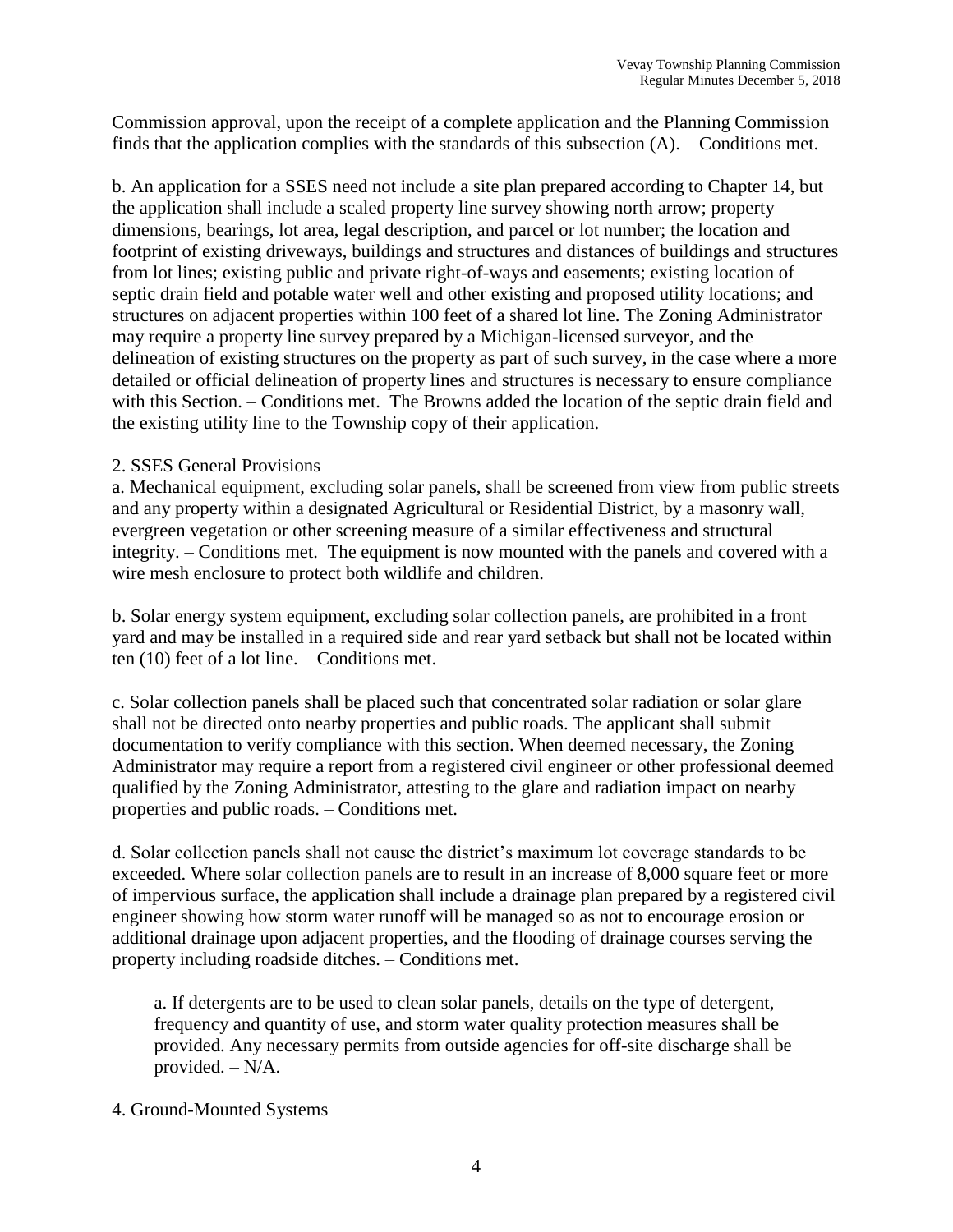a. Ground mounted solar collection panels shall comply with the standards for accessory structures for the district in which the panels are to be located except that in no case shall the panels exceed fifteen (15) feet in height in a designated Agricultural or Residential District. – Conditions met.

b. In the case of a ground mounted solar panel(s) located on a lot that is adjacent to a lot in a designated Agricultural or Residential District, a minimum twenty (20) foot wide greenbelt shall be established between the panel(s) and all lot lines. On any side of the panels, the greenbelt shall be of a length equal to the length of the panel(s) plus an additional twenty (20) feet at each end of the panels so as to screen the panel(s) when viewed from an angle. The greenbelt shall be planted with one (1) evergreen tree per twenty (20) linear feet of greenbelt and such trees shall be spaced no less than fifteen (15) feet and no greater than twenty-five (25) feet apart. In addition, three (3) shrubs shall be located between the spaced evergreen trees. Shrubs shall be a minimum height of three (3) feet at the time of their planting. Trees shall be a minimum height equal to seventy-five percent (75%) of the height of the panel(s). Required greenbelts need not be in the immediate area of the panels that the plantings are intended to screen if the planting locations provide for the intended screening effect. No tree shall be located within five (5) feet of a lot line. All plants material shall be maintained in a healthy condition to provide the necessary screening.

1. A greenbelt shall not be required along any side of ground-mounted panels where such side is a minimum distance of 150' from the lot line to which it generally faces. In addition, the Planning Commission may permit a maximum fifty percent (50%) reduction in the number and size of shrub and tree plantings where the adjacent property is vacant and not likely to be developed within the next five (5) years based on nearby development trends during the preceding five (5) years, where natural features are present that serve to assist in the screening of the panel(s) such as existing topographic or vegetative conditions, where existing structures will assist in the screening of the panel(s), and/or where other conditions may be present that make typical screening requirements ineffective or otherwise unnecessary. – Conditions met. The applicants will work with the Zoning Administrator on meeting the requirements for the greenbelt on the north side of the array; given that the nearest building is over 1,000 feet distant from the array, the Commission agreed to reduce the plantings by the maximum allowed by Ordinance, 50%.

**MOTION Cady, seconded Walker, that the application is complete, all appropriate documents listed in Section 3.27 have been submitted in appropriate form, that as there is no mechanical equipment other than the panels and the co-located equipment, that no additional screening is needed beyond the requirements for the north side; that it will be not be located in the front yard, but the back yard; that there would be no glare directed onto the road or other properties; that it would meet the size requirements of not exceeding 8000 square feet for the parcel; that the proposed footings are in compliance with Ordinance requirements and that the proposed height would be under the 15 foot allowable maximum; that the applicants will work with the Zoning Administrator on the 50% reduced vegetation for the north lot line greenbelt; and that the application is hereby approved as submitted with the one condition of finishing the northern side greenbelt. CARRIED 6-0.**

C. Consider Amendments to Zoning Ordinance